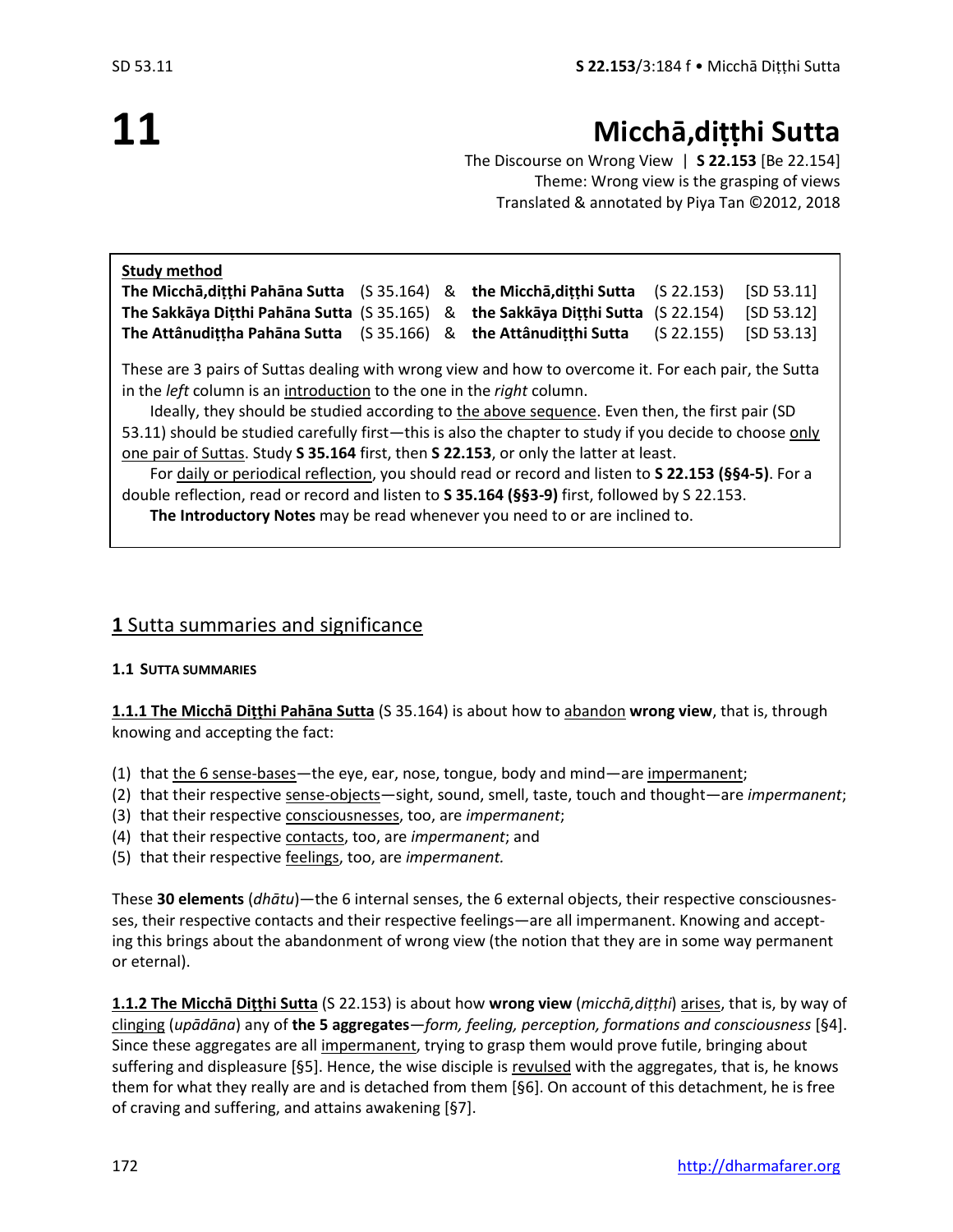### **1.2 RELATED SUTTAS AND TEACHINGS**

### **1.2.1 Related suttas**

| reflecting on impermanence |                                                               |             | seeing the 3 characteristics <sup>1</sup> |                                                      |          |
|----------------------------|---------------------------------------------------------------|-------------|-------------------------------------------|------------------------------------------------------|----------|
|                            | S 35.164 <sup>2</sup> Miccha Ditthi Pahana Sutta SD 53.11(2)  |             |                                           | $S$ 22.153 <sup>3</sup> Miccha Dițțhi Sutta SD 53.11 |          |
|                            | S 35.165 <sup>4</sup> Sakkāya Ditthi Pahāna Sutta SD 53.12(2) |             |                                           | S 22.154 <sup>5</sup> Sakkāya Ditthi Sutta SD 53.12  |          |
|                            | S 35.166 <sup>6</sup> Attânudițțhi Pahāna Sutta               | SD 53.13(2) |                                           | S 22.155 <sup>7</sup> Attânuditthi Sutta             | SD 53.13 |

**Table 1.2.1**. Views and overcoming them

**1.2.1.1** This chapter (**SD 53.11**) contains two related Suttas—**the Micchā Diṭṭhi Pahāna Sutta** (S 35.- 164) [1.1.1] and **the Micchā Diṭthi Sutta** (S 22.153) [1.1.2]. While the former defines wrong view, the latter shows us how to overcome it by a reflection on impermanence. While the former uses the model of the 30 elements [1.1.1], the latter uses that of the 5 aggregates [1.1.2].

Both the 30 elements and 5 aggregates have the 3 characteristics (*lakkhaṇa*) of *impermanence, suf*fering and non-self.<sup>8</sup> Hence, **wrong view** (micchā,diṭṭhi) can be defined as the notion that any state or existence can be permanent, fully satisfying and is or has an abiding self. **Right view** is that all states and existences have the 3 characteristics, and are conditioned as well as conditioning.

**1.2.1.2 SD 53.12** comprises two related Suttas—**the Sakkāya Diṭṭhi Pahāna Sutta** (S 22.165) and **the Sakkāya Diṭṭhi Sutta** (S 22.166). While the former defines self-identity view, the latter shows us how to overcome it. **Self-identity view** (*sakkāya,diṭṭhi*), 9 is, in simple terms, the identifying of ourself with our bodies or minds, that is, seeing some sort of abiding entity in any of **the 5 aggregates**—our body, feelings, perception, karma and consciousness. 10

Self-identity view is the 1<sup>st</sup> of 3 fetters,<sup>11</sup> the breaking of which brings about streamwinning.<sup>12</sup> These 3 fetters arise in connection with the 5 aggregates by way of the 4 kinds of self-identity views,<sup>13</sup> that is, in terms of regarding: $14$ 

<sup>9</sup> See SD 40a.8 (3); SD 40a.12 (3.2.4).

<sup>10</sup> On the 5 aggregates (*pañca-k,khandha*), see **(Dve) Khandhā S** (S 22.48/3:47 f), SD 17.1a.

<sup>11</sup> The 3 fetters (*saṁyojana*) are (1) self-identity view, (2) spiritual doubt and (3) attachment to rituals and vows: see SD 3.3 (5); **Abhabba Tayo,dhamma S** (A 10.76,6), SD 2.4; **Emotional independence**, SD 40a.8. These 3 fetters are, in turn, part of the 10 fetters (*dasa saṁyojana*): SD 10.16 (1.6.6-1.68); **Kīṭa,giri S** (M 70), SD 11.1 (5.1.4); **(Sekha) Uddesa S** (A 4.85), SD 3.3 (2).

<sup>12</sup> On streamwinning, see **Entering the stream**, SD 3.3.

<sup>13</sup> **Pārileyya S** (S 22.81,12-30), SD 6.1; SD 40a.8 (3.3). The first is rooted in annihilationist view (*uccheda,diṭṭhi*); the rest, in eternalist view (*sassata,diṭṭhi*).

<sup>14</sup> When each of these views is applied to the 5 aggregates, we get the 20 kinds of self-identity views: **Cūḷa Vedalla S** (M 44,7.3), SD 40a.9; **Mahā Puṇṇama S** (M 109,10), SD 17.11; **Nadī S** (S 22.93) @ SD 42.18 (2.2.1); **"I": the nature of identity,** SD 19.1 esp (2.2).

 $^1$  SD 53.11 was previously SD 97.22; SD 53.12, previously SD 97.23; SD 53.13, previously SD 97.24.

 $2$  Ee S 35.164 = Be S 35.165.

 $3$  Ee S 22.153 = Be S 22.154.

 $4$  Ee S 35.165 = Be S 35.166.

 $5$  Ee S 22.154 = Be S 22.155.

 $6$  Ee S 35.166 = Be S 35.167.

 $7$  Ee S 22.155 = Be S 22.156.

<sup>8</sup> See SD 1.2 (2); SD 18.2 (2.2).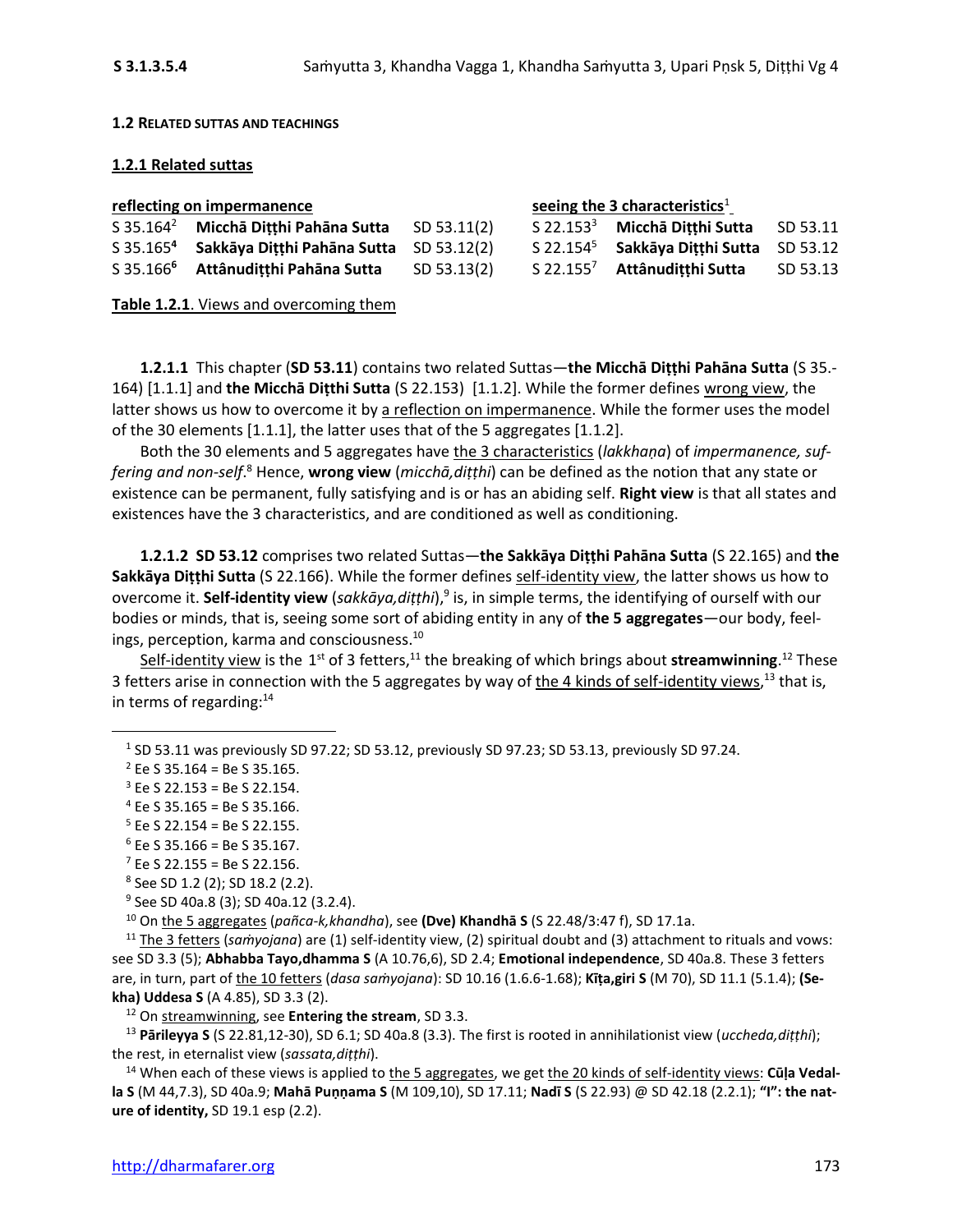- (1) (an aggregate) as the self;
- (2) the self as possessing (an aggregate);
- (3) (an aggregate) as in the self;
- (4) the self as in (an aggregate).

None of these aggregates—indeed no part of our existence—exists in itself. Both body and mind are closely interrelated and mutually conditioning, as are all the 5 aggregates—they are conditioned as well as conditioning us. Hence, we really are *all interdependent and changing processes*.

**1.2.1.3 SD 53.13** comprises two related Suttas—**the Attā'nudiṭṭhi Pahāna Sutta** (S 35.166) and **the Sakkāya Diṭṭhi Sutta** (S 22.155). While the former defines **self-view**, the latter shows us how to overcome it. Self-view or self-based view (*attânudiṭṭhi*) is essentially a belief in an enduring self or soul, that is, some kind of abiding essence that survives death just as it is. Basically, such a wrong view is applied to each of the 6 sense-faculties: the eye, ear, nose, tongue, body and mind.<sup>15</sup>

Essentially, **self-view** is the same as self-identity view (*sakkāya,diṭṭhi*) [1.2.1.2]. <sup>16</sup> The only difference is that while *self-view* is broadly applied to any kind of existence in terms of the 5 aggregates, viewing it as a self, *self-identity view* is specially applied to our own self. It is also highlighted as the 1<sup>st</sup> fetter that needs to be broken before we can walk the path of streamwinning. [1.2.1.2]

Broadly, the term **self-view** is applied to all kinds of existential views, known as the "6 grounds for views" (*diṭṭhi-ṭ,ṭhāna*). These **6 grounds for wrong views** are when the self-notion is applied to the first 4 aggregates (form, feeling, perception, formations), self, the nature of the universe and survival, as defined in this pericope from **the Alagaddûpama Sutta** (M 22):

"Here, bhikshus, an ignorant ordinary person, who has no regard for noble ones and is unskilled and undisciplined in their Dharma, who has no regard for the true individuals<sup>17</sup> and is unskilled and undisciplined in their Dharma,

- 
- 
- 
- 
- (5) He regards what is **seen, heard, sensed, and known**, 19 **found, sought after, mentally pursued**,
- (6) And this ground for views, namely, 'The world is the self; after death I will be permanent, everlasting, eternal, unchanging in nature, eternally the same; I will endure as long as eternity'—this, too, he regards thus, '*This is mine; this I am; this is my self.'"*

(1) regards form thus,  $\blacksquare$  (This is mine; this I am; this is my self.<sup>'18</sup> (2) He regards feeling thus, '*This is mine; this I am; this is my self.'* (3) He regards perception thus, '*This is mine; this I am; this is my self.'* (4) He regards formations thus, '*This is mine; this I am; this is my self.'*

'This is mine; this I am; this is my self.'

(M 22,15) SD 3.13 (5.1.1); SD 6.1 (5.2)

The remedy for these 6 grounds for wrong views is the understanding and acceptance that, as regards any of them:

"**This is not mine; this I am not; this is not my self**" (*etam mama, eso'ham asmi, eso me attâti*)**.** 21

<sup>15</sup> **Attā'nudiṭṭhi Pahāna S** (S 35.166), SD 53.13.

<sup>16</sup> See comy ad Sn 1119 (SnA 602).

<sup>17</sup> "True individuals" (*sappurisā*). For def, see **Sappurisa S** (M 113), SD 23.7 (3).

<sup>18</sup> These are the threefold grasping (*ti,vidha gāha*) [1.2.2.1]: see §15 ad loc.

<sup>19</sup> See SD 3.13 (5.2.1.2); for details, see *Diṭṭha suta muta viññāta*, SD 53.5.

<sup>20</sup> See SD 3.13 (5.2.3).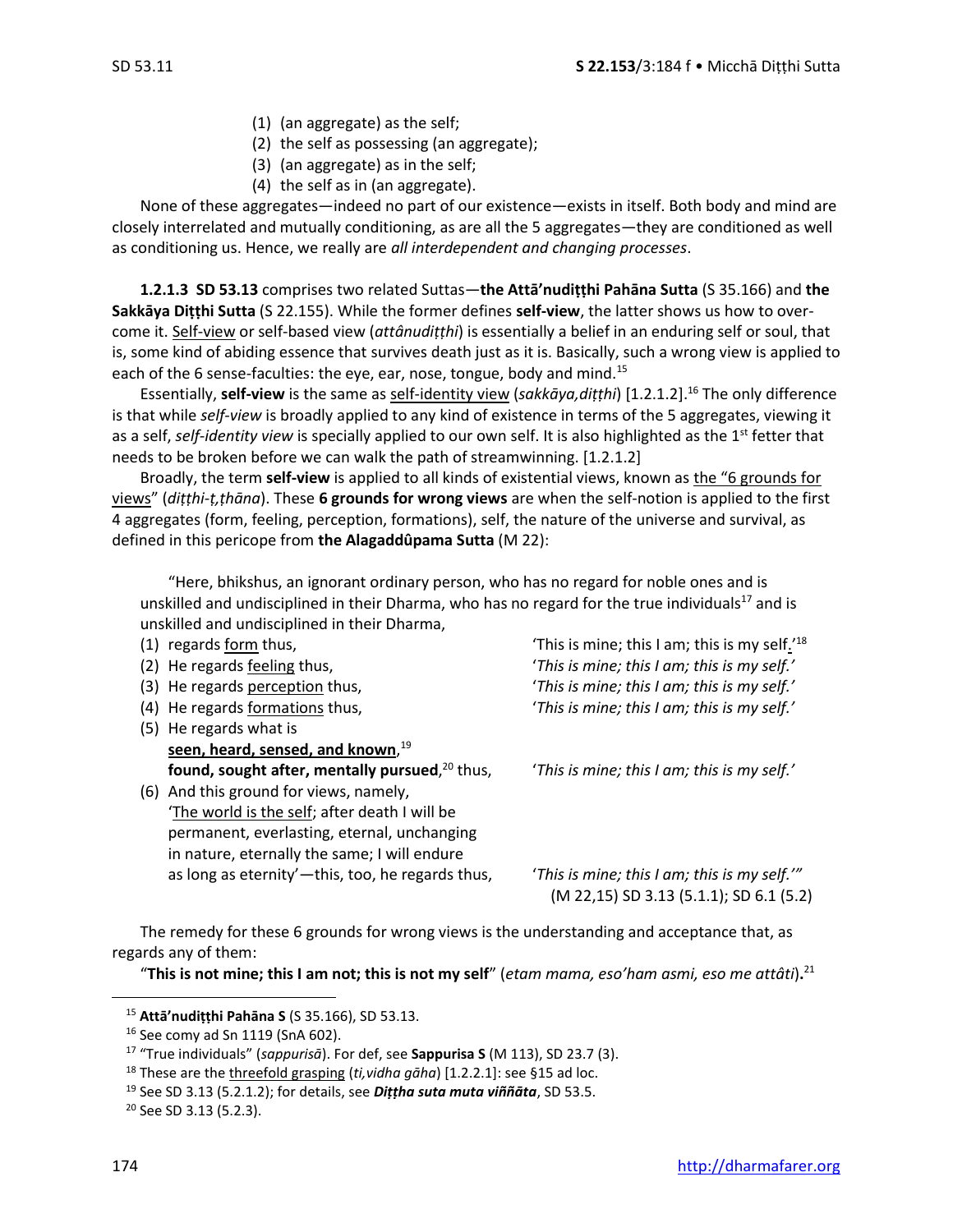## **1.2.2 Related teachings**

**1.2.2.1** The 3 related false self-notions are at the root of **the 3 graspings** (*ti,vidha gaha*), thus:<sup>22</sup>

| $(1)$ "This is mine"  | (etam mamâti)              | the grasping of craving | (taṇhā,gaha)  |
|-----------------------|----------------------------|-------------------------|---------------|
| (3) "This is my self" | (me attā'ti) <sup>23</sup> | the grasping of views   | (diṭṭhi,gaha) |
| $(2)$ "This I am"     | (eso'ham asmîti)           | the grasping of conceit | (māna,gaha)   |

**1.2.2.2** The root-factor underlying the 3 self-notions is **conception** (maññāna), which is synonymous with the teaching of **mental proliferation** (*papañca*). Both conception and mental proliferation are rooted in **latent tendencies** (*anusaya*), the deepest darkness of our unconscious mind. These *latent tendencies*  are said to be "unconscious" because they are our karmic potential that works without our even knowing  $it.<sup>24</sup>$ 

The 3 "creative" or projective aspects of our latent tendencies, known as *ahaṅ.kara,mamaṅ.kara, mānânusaya,* <sup>25</sup> are related to the 3 false notions and the 3 graspings [1.2.2.1] as follows:

| (1) "mine"-making | (maman,kārânusaya) | "This is mine"    | the grasping of craving |
|-------------------|--------------------|-------------------|-------------------------|
| $(2)$ "I"-making  | (ahaṇ,kārânusaya)  | "This is my self" | the grasping of views   |
| (3) conceit       | (mānânusaya)       | "This I am"       | the grasping of conceit |

## **1.3 LATENT TENDENCIES AND GRASPING**

## **1.3.1 The 3 latent tendencies**

**1.3.1.1** To have a better understanding of how **craving, views and conceit** arise and work, we should study their relationship in this schema:

| self-notions        | the 3 graspings (gaha) |                 |          |          | the 3 latent tendencies $(anusaya)^{26}$      |
|---------------------|------------------------|-----------------|----------|----------|-----------------------------------------------|
| $(1)$ "mine"-making | ("This is mine")       | craving (tanha) |          |          | sensual lust (kāma, rāgânusaya) <sup>27</sup> |
| $(2)$ "I"-making    | ("This is my self")    | views           | (ditthi) |          | ignorance ( <i>avijjā'nusaya</i> )            |
| (3) conceit         | (''This I am")         | conceit (māna)  |          | aversion | (pațighânusaya)                               |

**1.3.1.2** Whenever we feel a **clinging** (*upādāna*) for anything (any thing or person that we objectify), it is always rooted in one or more of the 3 pairs of self-notions—"I"-making (This I am), "mine"-making (This is mine) and conceit (This is my self). Our clinging—the effort to appropriate and accumulate experiences of a person or thing—is rooted in craving, views or conceit.

We may be drawn to an object of clinging because we perceive pleasure in it (a person, a thing or an experience)—this is **an affective clinging** (rooted in hedonic feelings) [1.3.2].

<sup>21</sup> See **Anatta,lakkhaṇa S** (S 22.59,12), SD 1.2. For detailed studies on the 3 graspings, see **I: The nature of identity,** SD 19.1; **Me: The nature of conceit,** SD 19.2a; **Mine: The nature of craving,** SD 19.3.

<sup>22</sup> See SD 6.1 (5); **Anatta Lakkhana S** (S 22.59), SD 1.2, applied to the 5 aggregates (§17-21).

<sup>&</sup>lt;sup>23</sup> The traditional sequence here is (2) "This I am" followed by (3) "This is my self." This rearrangement is to fit in with the 3 graspings.

<sup>24</sup> On latent tendencies, see *Anusaya*, SD 31.3.

<sup>25</sup> See **Sammā Diṭthi S** (M 9,65-67), SD 11.14.

 $26$  Traditionally arranged as the latent tendencies of "sensual lust," "of aversion" and of "ignorance."

<sup>27</sup> Also called *rāgânusaya* **Pahāna S** (S 36.3/4:204-206), SD 31.1.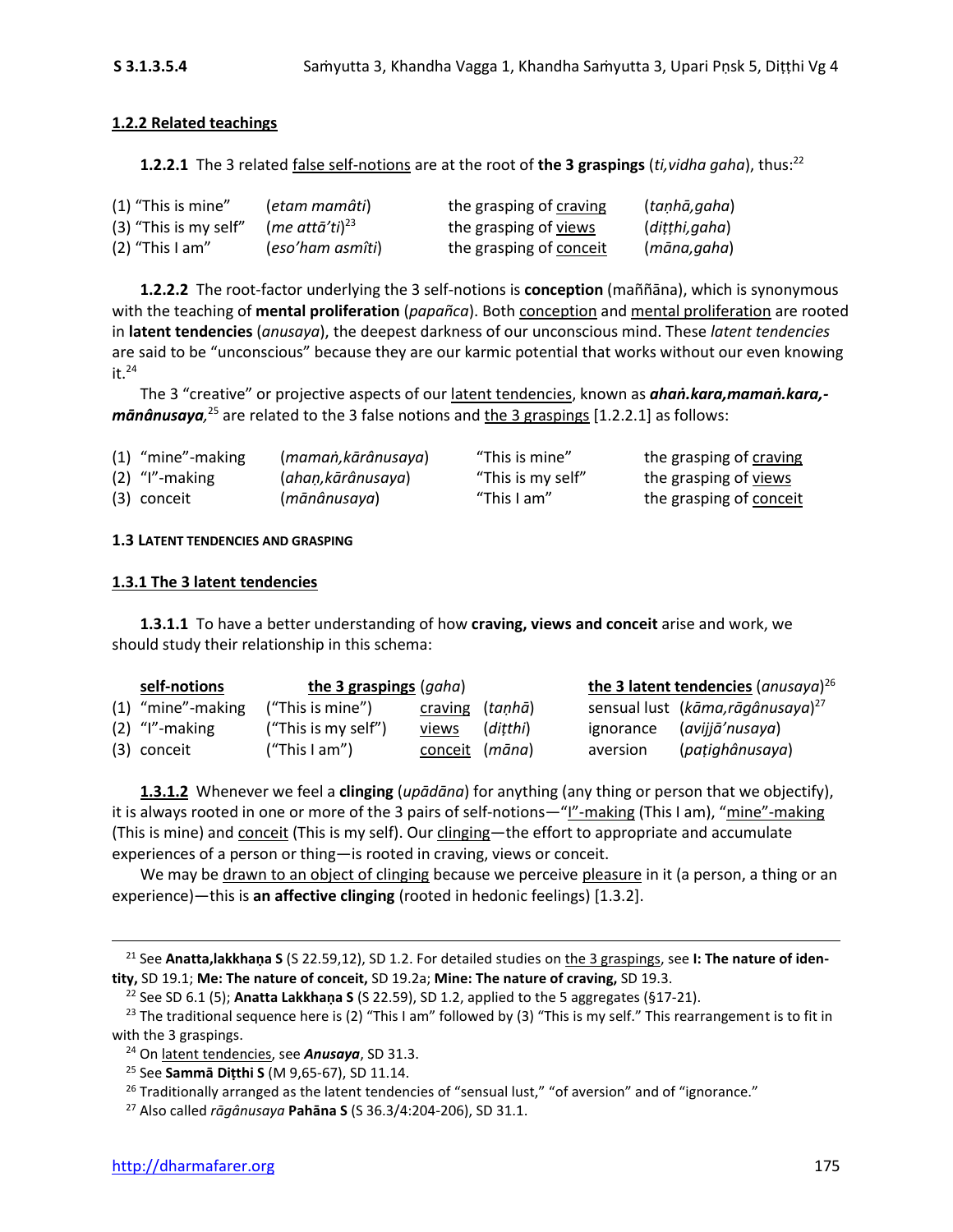Or, we may be drawn to it on account of a view or *belief*—this is **an intellectual clinging** (rooted in how we think and reason) [1.3.3].

Or, we may be drawn to it on account of measuring another—a feeling of being superior to, or inferior to, or equal to someone—which is **an emotive clinging** (rooted in a powerful sense of arrogance, jealousy, low self-esteem or misperceptions) [1.3.4].

**1.3.1.3** Now, we will attempt to link the 3 pairs of Suttas [1.2.1] with what the teachings we have thus far discussed:

| reflecting on impermanence |                                         |             | seeing the 3 characteristics <sup>28</sup> |                               |          |
|----------------------------|-----------------------------------------|-------------|--------------------------------------------|-------------------------------|----------|
| S 35.164                   | Micchā Ditthi Pahāna Sutta              | SD 53.11(2) | S 22.153                                   | Micchā Ditthi Sutta           | SD 53.11 |
| S 35.165                   | Sakkāya Ditthi Pahāna Sutta SD 53.12(2) |             | S 22.154                                   | Sakkāya Ditthi Sutta SD 53.12 |          |
| S 35.166                   | Attânudițțhi Pahāna Sutta               | SD 53.13(2) | S 22.155                                   | Attânuditthi Sutta            | SD 53.13 |

The three pairs of Suttas can be usefully studied in connection with the 3 graspings, the 3 latent tendencies, the 3 characteristics and related teachings in the following way:

- **(1) The Micchā Diṭthi Pahāna Sutta** (S 35.164) applies the reflection on impermanence (*anicca*), and together with **the Micchā Diṭṭhi Sutta** (S 22.153) deal with "mine"-making (This is mine), characterized by craving, rooted in sensual lust [1.3.2].
- **(2) The Sakkāya Diṭṭhi Pahāna Sutta** (S 35.165) applies the reflection on suffering (*dukkha*), and together with **the Sakkāya Diṭṭhi Sutta** (S 22.154) deal with conceit (This I am), characterized by conceit, rooted in aversion. [1.3.4]
- **(3) The Attânudiṭṭhi Pahāna Sutta** (S 35.166) applies the reflection on non-self (*anattā*), and together with **the Attânudiṭṭhi Sutta** (S 22.155) deal with "I"-making (This my self), characterized by views, rooted in ignorance. [1.3.3]

All this is graphically represented in this schema:

|                     | self-notions | the 3 graspings (gaha) |              | latent tendencies (anusaya) |                               |  |
|---------------------|--------------|------------------------|--------------|-----------------------------|-------------------------------|--|
| $(1)$ "mine"-making |              | "This is mine"         | craving      | sensual lust                | $S$ 35.164 + S 22.153 [1.3.2] |  |
| $(2)$ "I"-making    |              | "This is my self"      | <u>views</u> | ignorance                   | $S$ 35.166 + S 22.155 [1.3.3] |  |
| (3) conceit         |              | "This I am"            | conceit      | aversion                    | $S$ 35.165 + S 22.154 [1.3.4] |  |

## **1.3.2 The latent tendency of sensual lust** (*kāma,rāgânusaya*)

**Keywords:** "mine"-making (This is mine); grasping of craving (*taṇhā,gaha*); latent tendency of sensual lust (*kāma,rāgânusaya*).

**1.3.2.1 The Micchā Diṭthi Pahāna Sutta** (S 35.164) and **the Micchā Diṭṭhi Sutta** (S 22.153) deal with how **wrong view** arises through "mine"-making (*mamaṅ,kārânusaya*)—"This is mine" (*etam mama*), characterized by craving (*taṇhā*), deeply rooted in sensual lust (*kāma,rāgânusaya*). Suffering arises when, driven by sensual desire—attachment to any sense-based pleasure—we grasp, craving to make form, feeling, perception, formations or consciousness—the 5 aggregates<sup>29</sup>—as "mine": we try to own them or any of them.

<sup>&</sup>lt;sup>28</sup> SD 53.11(2) was previously SD 97.22; SD 53.12(2), previously SD 97.23; SD 53.23(2), previously SD 97.24.

<sup>&</sup>lt;sup>29</sup> On the 5 aggregates, see SD 17.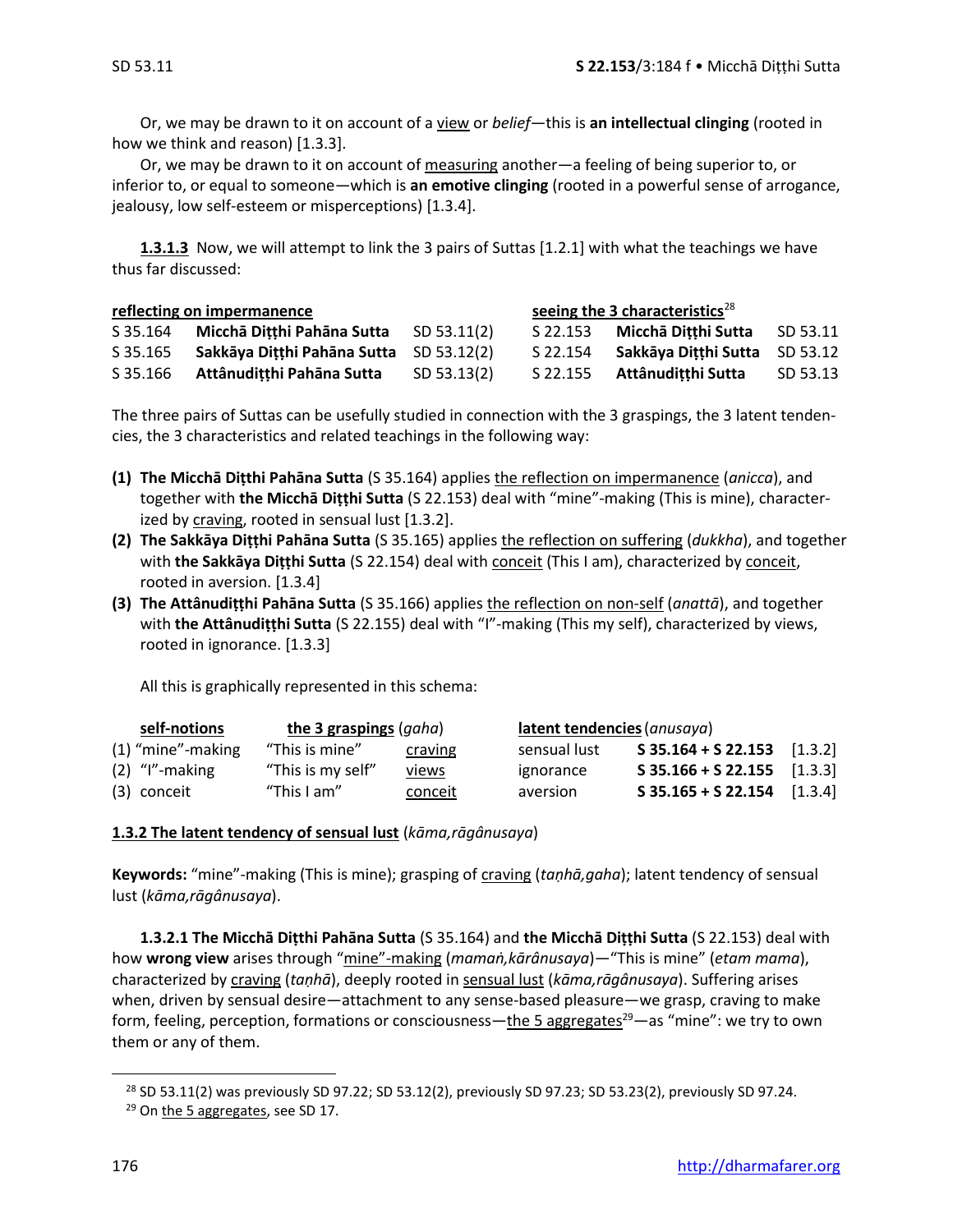**1.3.2.2 The Miccha Diṭṭhi Pahāna Sutta** (S 35.164) instructs on **the nature of wrong view**—how we fail to see *impermanence, suffering and non-self*—in terms of the 30 elements (*dhātu*)—the 6 sensebases, their respective sense-objects, the 6 consciousnesses, the 6 sense-contacts, and the 6 kinds of feelings. If we take each *feeling* as being of 3 kinds (pleasant, unpleasant and neutral), then, we have 18 kinds of feelings, and a total of 42 elements. None of these, singly, as a set, or as a whole, or outside of them, is permanent, fully satisfactory, that can be said to be an abiding essence or related to such an essence.

**1.3.2.3 The Micchā Diṭṭhi Sutta** (S 22.153) instructs on **how to abandon wrong view**, that is, to see *impermanence, suffering and non-self in all existence*. Its teaching opens by saying that wrong view arises on account of our **clinging** to any of the 5 aggregates (form, feeling, perception, formations and consciousness).

**Clinging**, as we well know, is rooted in craving, a thirst for things, which once we have acquired, we grasp (*gaṇhāti*) tenaciously. What we grasp simply takes the shape of our hand, and we have no other use for it. Hence, we keep looking for things, for ever more things, to run after, to cling to, to grasp. And finding them unsatisfactory, we continue with our endless quest for more things.

The aggregates are all impermanent; hence, *suffering* or *unsatisfactory*, not fit to be regarded as: "This is mine, this I am, this is my self." They are all of the nature of arising and ending; we cannot own any of them—they are *non-self*. Nothing in this world is ours—the 5 aggregates are all there is that is the world.<sup>30</sup> When we understand and accept this, we go on to awaken to liberation.

## **1.3.3 The latent tendency of ignorance** (*avijjā'nusaya*)

**Keywords:** "I"-making (This is my self); grasping of views (*diṭthi,gaha*); latent tendency of ignorance (*avijjā'nusaya*).

**1.3.3.1 The Attânudiṭṭhi Pahāna Sutta** (S 35.166) and **the Attânudiṭṭhi Sutta** (S 22.155) deal with "I"-making (*ahaṅ,kārânusaya*)—"This my self" (*me attā'ti*)—characterized by grasping of views (*diṭṭhi*), deeply rooted in the latent tendency of ignorance (*avijjā*). Here, "self" (*attā*) refers to something permanent, eternal, some divine essence or immortal soul.

The Buddha unequivocally rejects any such "I"-making notions that leads to the "I-Thou" dichotomy. Such pronouns are simply conventions (*sammati*) and current usages (*vohāra*) as a means of effective communication. These conventions and usages refer to the 5 aggregates—form, feeling, perception, formations and consciousness $31$ —none of which is permanent or have any abiding essence.

Whatever exists or can exist, does so in time; hence, it is impermanent. Whatever is said to exist *outside* of time, or beyond time and space, is either purely imaginative or something unconditioned there is only one such state, that is, nirvana. It is meaningless to speak of a being or Being that exists eternally (timeless, beyond time) and is immutable (does not change)—then, it has no experience, and we cannot experience it. To exist is to be impermanent and conditioned by time.<sup>32</sup>

**1.3.3.2 The Attânudiṭṭhi Pahāna Sutta** (S 35.166) instructs on **the nature of self-view**, that is, holding the view of some kind of "self" (*attā*) or essence that is permanent, eternal, some divine essence or immortal soul. We tend to see or look for such an "entity" in the 30 elements (*dhātu*)—the 6 sensebases, their respective sense-objects, the 6 consciousnesses, the 6 sense-contacts, and the 6 kinds of

<sup>30</sup> **Alagaddûpama S** (M 22,40), SD 3.13.

<sup>&</sup>lt;sup>31</sup> On the 5 aggregates, see SD 17.

<sup>&</sup>lt;sup>32</sup> See SD 49.8b (7.1.6).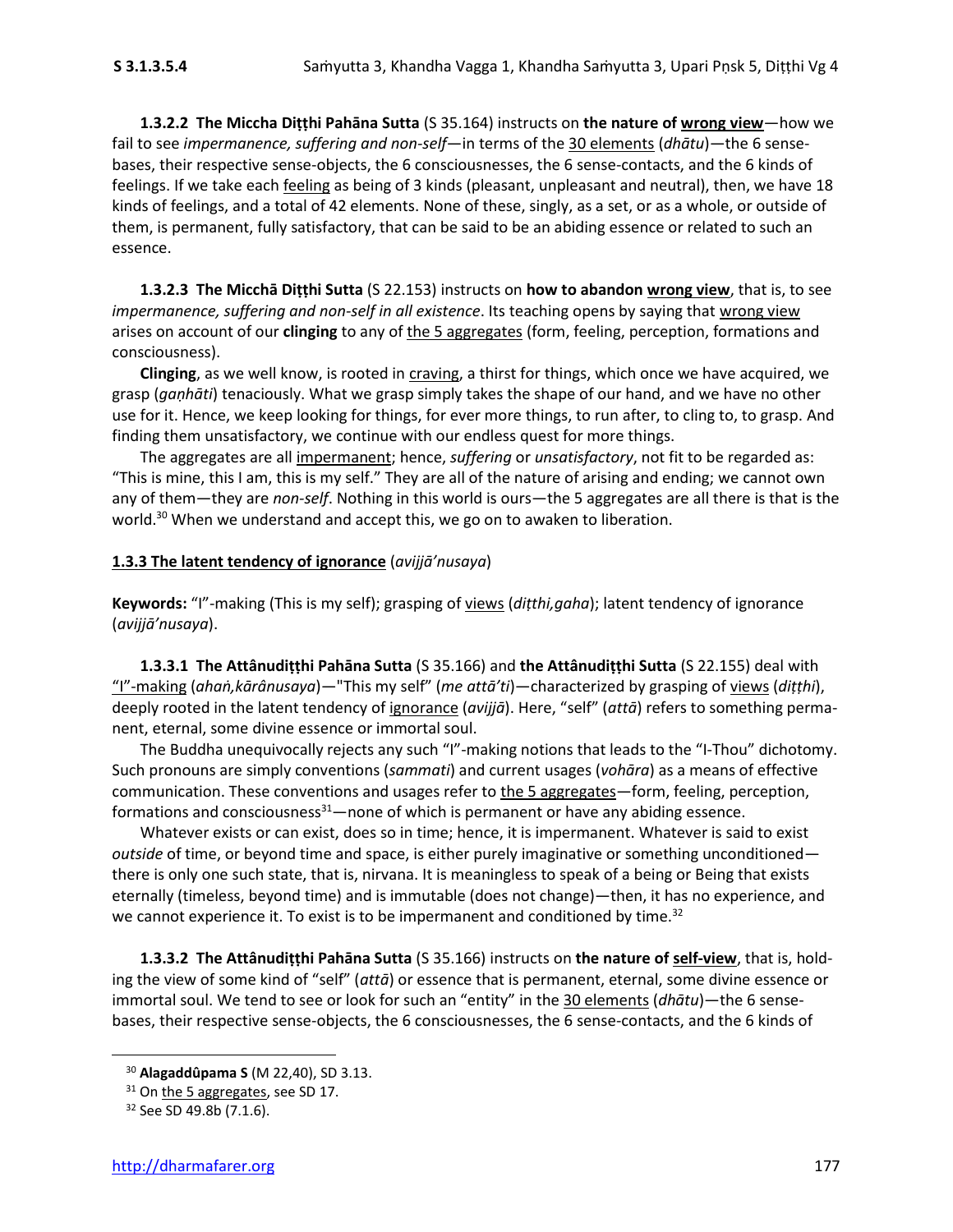feelings. If we take each feeling as being of 3 kinds (pleasant, unpleasant and neutral), then, we have 18 feelings, and a total of 42 elements. None of these, singly, as a set, or as a whole, or outside of them, have such an essence or entity.

**1.3.3.3 The Attânudiṭṭhi Sutta** (S 22.155) instructs on **how to abandon self-view**, that is, to see *impermanence, suffering and non-self in all existence*—hence, it is all without any abiding self or essence. The Sutta teaching opens by saying that self-view arises on account of our **clinging** to any of the 5 aggregates (form, feeling, perception, formations and consciousness).<sup>33</sup>

**Clinging**, as we well know, is rooted in craving, a thirst for things, which once we have acquired, we grasp (*gaṇhāti*) tenaciously. What we grasp simply takes the shape of our hand, and we have no other use for it. Hence, we keep looking for things, for ever more things, to run after, to cling to, to grasp. And finding them unsatisfactory, we continue with our endless quest for more things.

The aggregates are all impermanent; hence, *suffering* or *unsatisfactory*, not fit to be regarded as: "This is mine, this I am, this is my self." They are all of the nature of arising and ending; we cannot own any of them—they are *non-self*. Nothing in this world is ours—the 5 aggregates are all there is that is the world.<sup>34</sup> When we understand and accept this, we go on to awaken to liberation.

## **1.3.4 The latent tendency of aversion** (*paṭighânusaya*)

**Keywords:** conceit (This I am); grasping of conceit (*māna,gaha*); latent tendency of aversion (*paṭighânusaya*).

**1.3.4.1 The Sakkāya Diṭṭhi Pahāna Sutta** (S 35.165) and **the Sakkāya Diṭṭhi Sutta** (S 22.154) deal with conceit (*māna*)—"This I am" (*eso'ham asmi*), characterized by grasping of conceit, deeply rooted in aversion (*paṭighânusaya*). The habit of **measuring** people, experiences and things—this is called "conceit"—is rooted in the false notion "I am" whatever quality or quantity we choose as our baggage. Invariably, "this" conceit is a vain attempt at measuring form (bodies and things), feelings (how we react to others), perception (how we preconceive others), formations (what we think of them) and consciousness (where we direct our attention).<sup>35</sup> It is, as if, we are claiming: "I am this!"

Ironically, we can say that "I" am the measure of man and the world. If we are compelled to measure ourself against others, we need to be wholesomely mindful of what and how we are measuring. Our true measure, then, is how we are kind to those we whom we see as inferior, how we respect those who are our equals, and how we learn from those who are better than us.

Our *measuring* tendency, as a rule, is an appropriative one. Hence, it is a **reactive** attitude towards others (people, things and experiences) as whether they are worth "having" or *not* worth having. The danger of this reactivity (*paṭigha*) is clear: When we are nothing but what we have, what are we when we lose what we have? We are left with nothing!

**1.3.4.2 The Sakkāya Diṭṭhi Pahāna Sutta** (S 35.165) instructs on **the nature of self-identity view**. Fail to see or understand *impermanence, suffering and non-self,* we identify with one, a set or all of the 30 elements (*dhātu*)—the 6 sense-bases, their respective sense-objects, the 6 consciousnesses, the 6 sense-contacts, and the 6 kinds of feelings. If we take each feeling as being of 3 kinds (pleasant, unpleasant and neutral), then, we have 18 feelings, and a total of 42 elements.

<sup>&</sup>lt;sup>33</sup> On the 5 aggregates, see SD 17.

<sup>34</sup> **Alagaddûpama S** (M 22,40), SD 3.13.

<sup>&</sup>lt;sup>35</sup> On the 5 aggregates, see SD 17.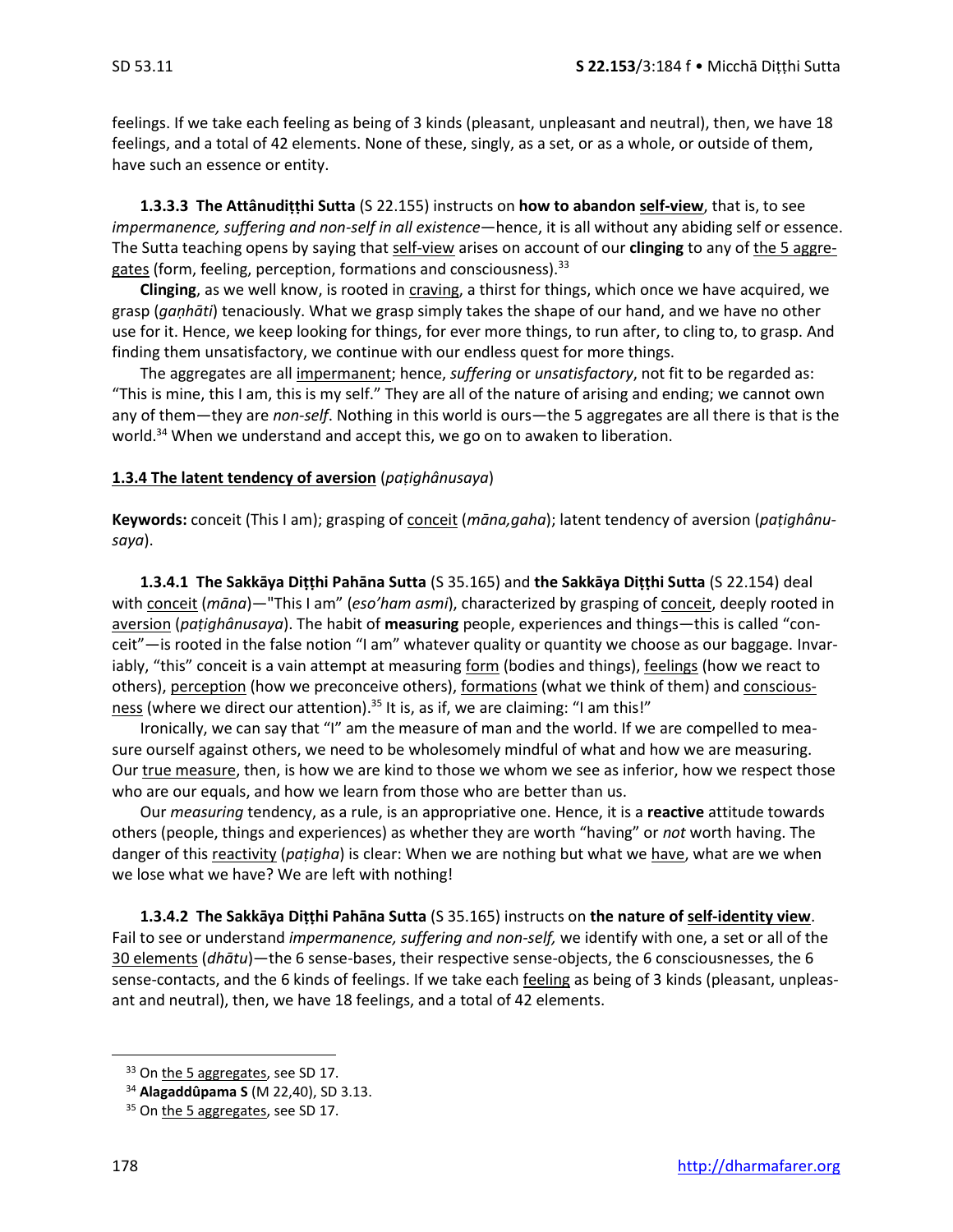When we understand and accept the 3 characteristics of impermanence, suffering and non-self—or even understand and accept just the first of them—we will be able to see that although we are composed of these 42 elements, they are impermanent, suffering (unsatisfactory), and we do not "own" any of them, as they have no abiding essence.

Since none of the 42 elements is singly, as a set, or all the elements together, or outside of them, is permanent, fully satisfactory, there can be no abiding essence or anything related to such an essence. Hence, there is no way we can really or effectively identify with any of these 42 elements as permanent self or abiding entity.

**1.3.4.3 The Sakkāya Diṭṭhi Sutta** (S 22.154) instructs on **how to abandon self-identity view**, that is, not to "own" any of the 5 aggregates—form, feeling, perception, formations and consciousness—but to see them as being *impermanent, suffering and non-self*. Its teaching opens by saying that wrong view arises on account of our **clinging** to any of the 5 aggregates.

**Clinging**, as we well know, is rooted in craving, a thirst for things, which once we have acquired, we grasp (*gaṇhāti*) tenaciously. What we grasp simply takes the shape of our hand, and we have no other use for it. Hence, we keep looking for things, for ever more things, to run after, to cling to, to grasp. And finding them unsatisfactory, we continue with our endless quest for more things.

The aggregates are all impermanent; hence, *suffering* or *unsatisfactory*, not fit to be regarded as: "This is mine, this I am, this is my self." They are all of the nature of arising and ending; we cannot own any of them—they are *non-self*. We are nothing but the 5 aggregates—we are form, feelings, perceptions, formations and consciousness—this is "our world," so to speak, but we own none of them, in that we have no control whatsoever over them.<sup>36</sup> When we understand and accept this, we go on to awaken to liberation.

## **1.3.5 The 3 unwholesome roots** (*akusala,mūla*)

**1.3.5.1** We have so discussed how our mind works mostly with the latent tendencies (*anusaya*) [1.2.2.2]. This is on an **unconscious** level, that is, these are a kind of reflexive or reactive processes responding to causes and conditions, and their effects, which, in turn, become new causes and conditions, and so on. In other words, we are not usually even conscious of such processes—such as being powerfully drawn to certain attractions or being overwhelmed with a dark sense of anger and hate.

The roots of such reactive states go down into the dark unconscious depths our latent tendencies of *lust, ignorance and aversion* [1.3.1.1]. However, we can, with some mindfulness, be aware of their presence on a **preconscious** level—as the 3 unwholesome roots of greed, hate and delusion. With strong moral virtue (*sīla*), good attention (*manasikāra*) or ready wisdom (*paññā*), we will be able to defuse these unwholesome thoughts before they turn into karmically potent speech and action.

The careful study of such Suttas and constantly reflecting on the spiritual exercises they have preserved for us will greatly benefit us here and now, even prepare us for the path of streamwinning.

 $-$ 

<sup>36</sup> **Alagaddûpama S** (M 22,40), SD 3.13.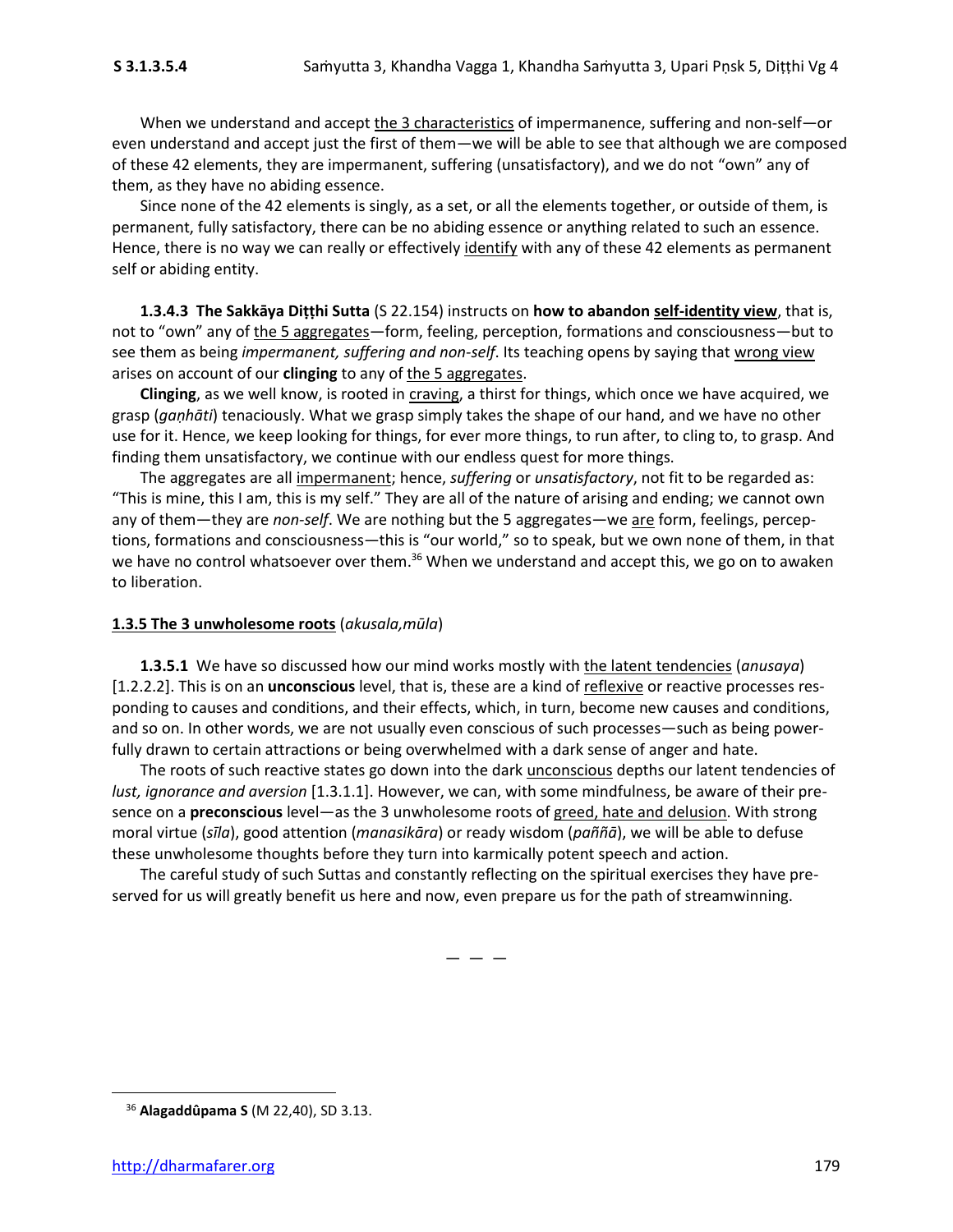## **2** Micchā,diṭṭhi Pahāna Sutta (S 35.164)

**The Micchā,diṭṭhi Pahāna Sutta** (S 35.164) serves as an introduction to **the Micchā,diṭthi Sutta** (S 22.153) which follows. While the former reflects on the 30 elements as impermanent [1.1.1], the latter reflects on the 5 aggregates as impermanent.

## **SD 53.11(2) Micchā,diṭṭhi Pahāna Sutta**

The Discourse on the Abandoning of Wrong Views | **S 35.164**/4:147 [S:B 35.165] Traditional: **S 4.1.4.1.10** Saṁyutta 4, Saḷāyatana Vg 1, Saḷāyatana Saṁy 4, Catuttha Pṇsk 1, Nandikkhaya Vg 10 Theme: The 6 senses are impermanent

**1** Then, a certain monk approached the Blessed One, saluted him and sat down at one side. Sitting at one side, the monk said to the Blessed One:

**2** "Bhante, how should one know, how should one see, so that **wrong view** is abandoned?"<sup>37</sup>

(1) THE EYE IS IMPERMANENT<sup>38</sup>

| "Bhikshus,<br>3               |                                                 |
|-------------------------------|-------------------------------------------------|
| when one knows, one sees that | the eye $39$                                    |
|                               | is impermanent, then, wrong view is abandoned.  |
| When one knows, one sees that | forms                                           |
|                               | are impermanent, then, wrong view is abandoned. |
| When one knows, one sees that | eye-consciousness                               |
|                               | is impermanent, then, wrong view is abandoned.  |
| When one knows, one sees that | eye-contact                                     |
|                               | is impermanent, then, wrong view is abandoned.  |

Whatever that is **felt** arising with *the eye* as condition—pleasant or unpleasant or neither when one knows, one sees it to be *impermanent*, wrong view is abandoned.

| (2) THE EAR IS IMPERMANENT |
|----------------------------|
|----------------------------|

| "Bhikshus,<br>4               |                                                 |
|-------------------------------|-------------------------------------------------|
| when one knows, one sees that | the ear                                         |
|                               | is impermanent, then, wrong view is abandoned.  |
| When one knows, one sees that | sounds                                          |
|                               | are impermanent, then, wrong view is abandoned. |
| When one knows, one sees that | ear-consciousness                               |
|                               | is impermanent, then, wrong view is abandoned.  |
| When one knows, one sees that | ear-contact                                     |
|                               | is impermanent, then, wrong view is abandoned.  |

Whatever that is **felt** arising with *the ear* as condition—pleasant or unpleasant or neither when one knows, one sees it to be *impermanent*, wrong view is abandoned.

<sup>37</sup> *Kathaṁ nu kho bhante jānato kathaṁ passato micchā,diṭṭhi pahīyatîti.*

 $38$  This is the beginning of the series on the reflection on impermanence [1.2.1.1].

<sup>&</sup>lt;sup>39</sup> The eye is the 1<sup>st</sup> of the 30 elements (*dhātu*), listed here as being "impermanent" [1.1.1].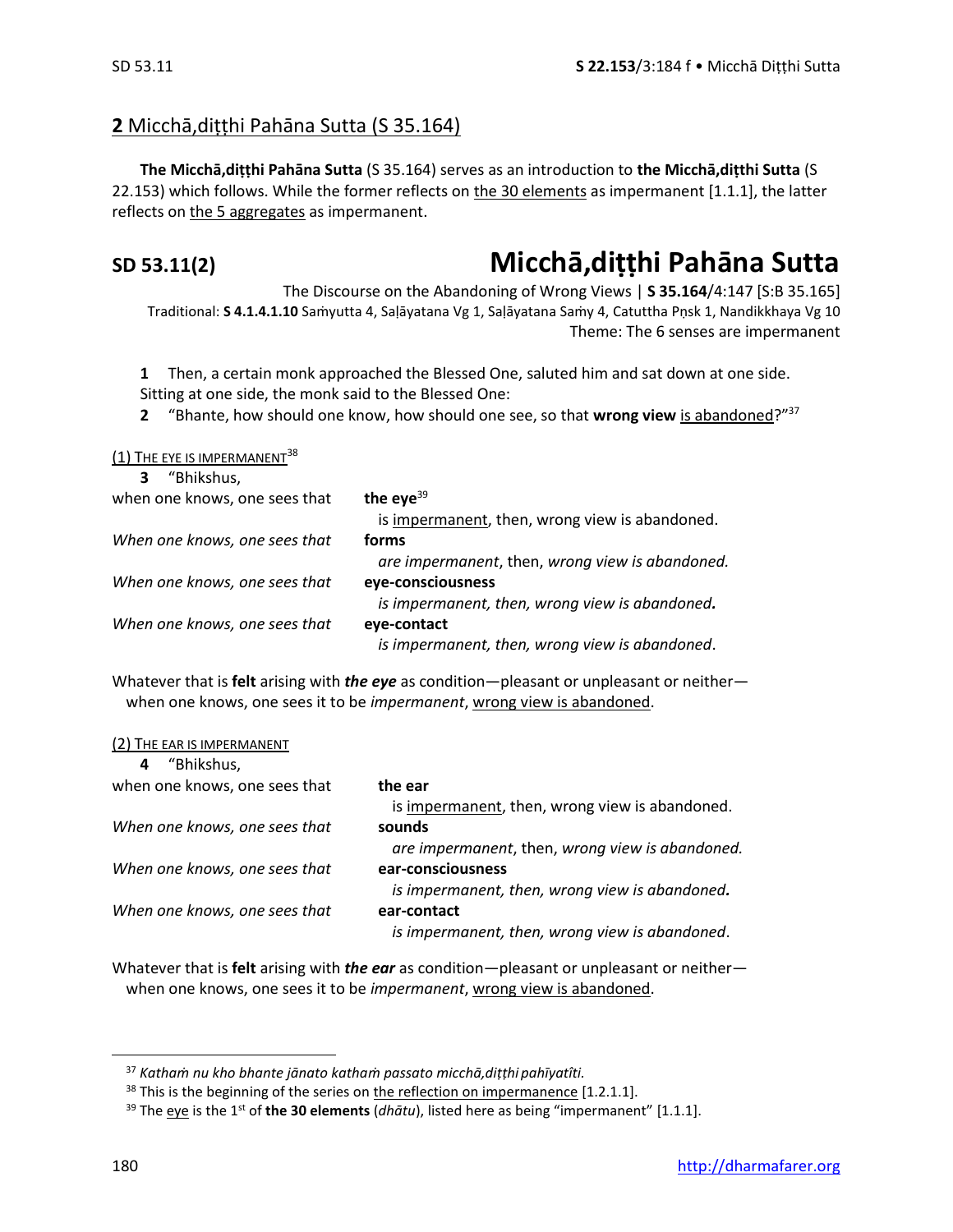| (3) THE NOSE IS IMPERMANENT   |                                                 |
|-------------------------------|-------------------------------------------------|
| "Bhikshus,<br>5.              |                                                 |
| when one knows, one sees that | the nose                                        |
|                               | is impermanent, then, wrong view is abandoned.  |
| When one knows, one sees that | smells                                          |
|                               | are impermanent, then, wrong view is abandoned. |
| When one knows, one sees that | nose-consciousness                              |
|                               | is impermanent, then, wrong view is abandoned.  |
| When one knows, one sees that | nose-contact                                    |
|                               | is impermanent, then, wrong view is abandoned,  |

Whatever that is **felt** arising with *the nose* as condition—pleasant or unpleasant or neither when one knows, one sees it to be *impermanent*, wrong view is abandoned.

| (4) THE TONGUE IS IMPERMANENT |                                                 |
|-------------------------------|-------------------------------------------------|
| "Bhikshus,<br>6               |                                                 |
| when one knows, one sees that | the tongue                                      |
|                               | is impermanent, then, wrong view is abandoned.  |
| When one knows, one sees that | tastes                                          |
|                               | are impermanent, then, wrong view is abandoned. |
| When one knows, one sees that | tongue-consciousness                            |
|                               | is impermanent, then, wrong view is abandoned.  |
| When one knows, one sees that | tongue-contact                                  |
|                               | is impermanent, then, wrong view is abandoned,  |

Whatever that is **felt** arising with *the tongue* as condition—pleasant or unpleasant or neither when one knows, one sees it to be *impermanent*, wrong view is abandoned.

| (5) THE BODY IS IMPERMANENT   |                                                |
|-------------------------------|------------------------------------------------|
| "Bhikshus,<br>7               |                                                |
| when one knows, one sees that | the body                                       |
|                               | is impermanent, then, wrong view is abandoned. |
| When one knows, one sees that | touch                                          |
|                               | is impermanent, then, wrong view is abandoned. |
| When one knows, one sees that | body-consciousness                             |
|                               | is impermanent, then, wrong view is abandoned. |
| When one knows, one sees that | body-contact                                   |
|                               | is impermanent, then, wrong view is abandoned. |

Whatever that is **felt** arising with *the body* as condition—pleasant or unpleasant or neither when one knows, one sees it to be *impermanent*, wrong view is abandoned.

| (6) THE MIND IS IMPERMANENT   |                                                 |
|-------------------------------|-------------------------------------------------|
| "Bhikshus,<br>8               |                                                 |
| when one knows, one sees that | the mind                                        |
|                               | is impermanent, then, wrong view is abandoned.  |
| When one knows, one sees that | thoughts [mind-objects]                         |
|                               | are impermanent, then, wrong view is abandoned. |
| When one knows, one sees that | mind-consciousness                              |
|                               |                                                 |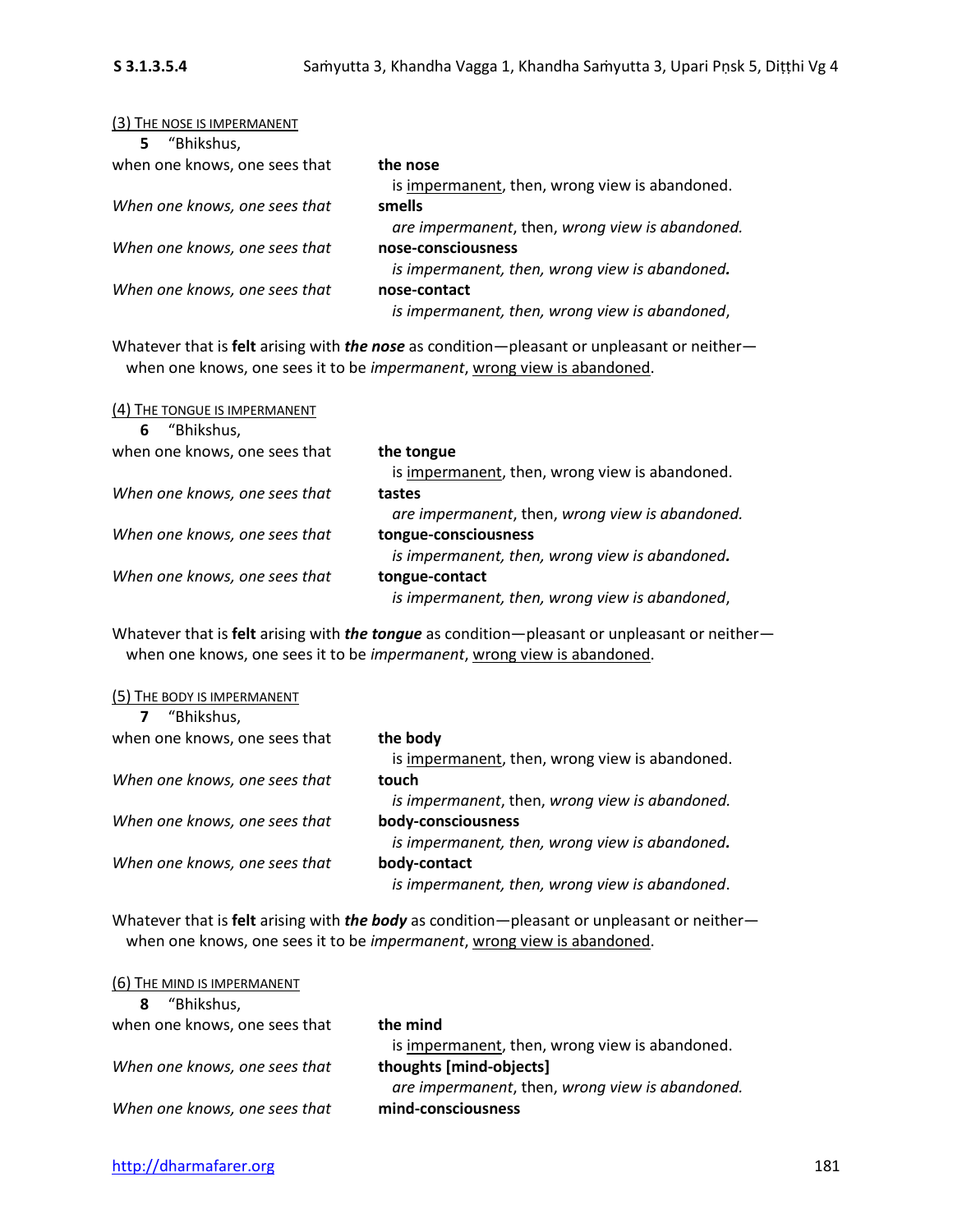*is impermanent, then, wrong view is abandoned.*

*When one knows, one sees that* **mind-contact** 

*is impermanent, then, wrong view is abandoned*.

Whatever that is **felt** arising with *the mind* as condition—pleasant or unpleasant or neither when one knows, one sees it to be *impermanent*, wrong view is abandoned.

**9** When one knows and sees thus, wrong view is abandoned.

 $-$  evam  $-$ 

## **Micchā Diṭṭhi Sutta**

## The Discourse on Wrong View

S 22.153

- **1** At Sāvatthī.
- **2** "Bhikshus, when what exists, clinging to what, does **wrong view**<sup>40</sup> arise?"<sup>41</sup>

**3** "Bhante, our teachings are rooted in the Blessed One, guided by the Blessed One, have the Blessed One as refuge.<sup>42</sup> It would be good indeed if the Blessed One were to explain its meaning. Having heard the Blessed One, the bhikshus would remember it."<sup>43</sup>

## The 5-aggregate clinging pericope $44$

- **4** "Bhikshus,
- (1) when there is **form**, on account of clinging<sup>45</sup> to form, by adhering to *form*, wrong view arises.<sup>46</sup> (2) When there is **feeling**,
	- on account of clinging to feeling, by adhering to *feeling*, wrong view arises.

40 "Wrong view" (*micchā,diṭṭhi*) is "the notion that any state or existence can be permanent, fully satisfying and is or has an abiding self" [1.2.1.1].

<sup>41</sup> *Kismiṁ nu kho bhikkhave sati kiṁ upādāya abhinivissa micchā,diṭṭhi uppajjatîti.*

<sup>42</sup> "Have the Blessed One as refuge," *bhagavaṁ … dhammā paṭisaraṇā.* This means that 2 things: (1) that the Buddha discovers, proclaims and protects the Dharma, and (2) that the Buddha himself takes the Dharma as his refuge. Hence, even with the Buddha's passing, the Dharma still exists (as it always does) but is still available to us when we follow the Buddha's teaching as preserved in the suttas.

<sup>43</sup> *Bhagavam,mūlakā no bhante dhammā, bhagavaṁ nettikā, bhagavaṁ paisaraṇā. Sādhu vata bhante bhagavata-ñ'eva paibhātu etassa bhāsitassa attho. Bhagavato sutvā bhkikkhū dhāressantîti*. This is stock: **Mahā Dhamma, samādāna S** (M 46,2/1:309 f), SD 59.11; **Vīmaṁsaka S** (M 47,3/1:317), SD 35.6; **Naakapāna S** (M 68,8/1:465), SD 37.4; **Mahā Suññata S** (M 122,19/3:115), SD 11.4; **Bālena Paṇḍita S** (S 2:24), SD 21.1, **Parivīmaṁsanā S** (S 12.51/- 2:81), SD 11.5, **Candûpama S** (S 16.3/2:199), SD 38.2; **Sammā,sambuddha S** (S 22.58/3:66), SD 49.10; **Sall'atthena S** (S 36.6/4:208), SD 5.5, **Ānanda S 2** (S 36.16/4:221); **(Tika) Añña Titthiyā S** (A 3.68/1:199), SD 16.4; **Loka,dhamma S**  (A 8.6/4:158), SD 48.3; **Kiṁ Mūlaka S** (A 8.83/4:338), SD 32.10; **Sambodhi Pakkhika Dhamma S** (A 9.1/4:351), SD 82.1; **Bhagavā Mūlaka S** (A 10.58/5:106), SD 57.20; **(Ekādasaka) Samādhi S 2** (A 11.20/5:355).

See S:B 404 n227.

<sup>&</sup>lt;sup>44</sup> On the 5 aggregates, see SD 17.

 $45$  On the significance of clinging, see (1.3.1.2).

<sup>46</sup> *Rūpe kho bhikkhave sati rūpaṁ upādāya rūpaṁ abhinivissa micchāndiṭṭhi uppajjati.*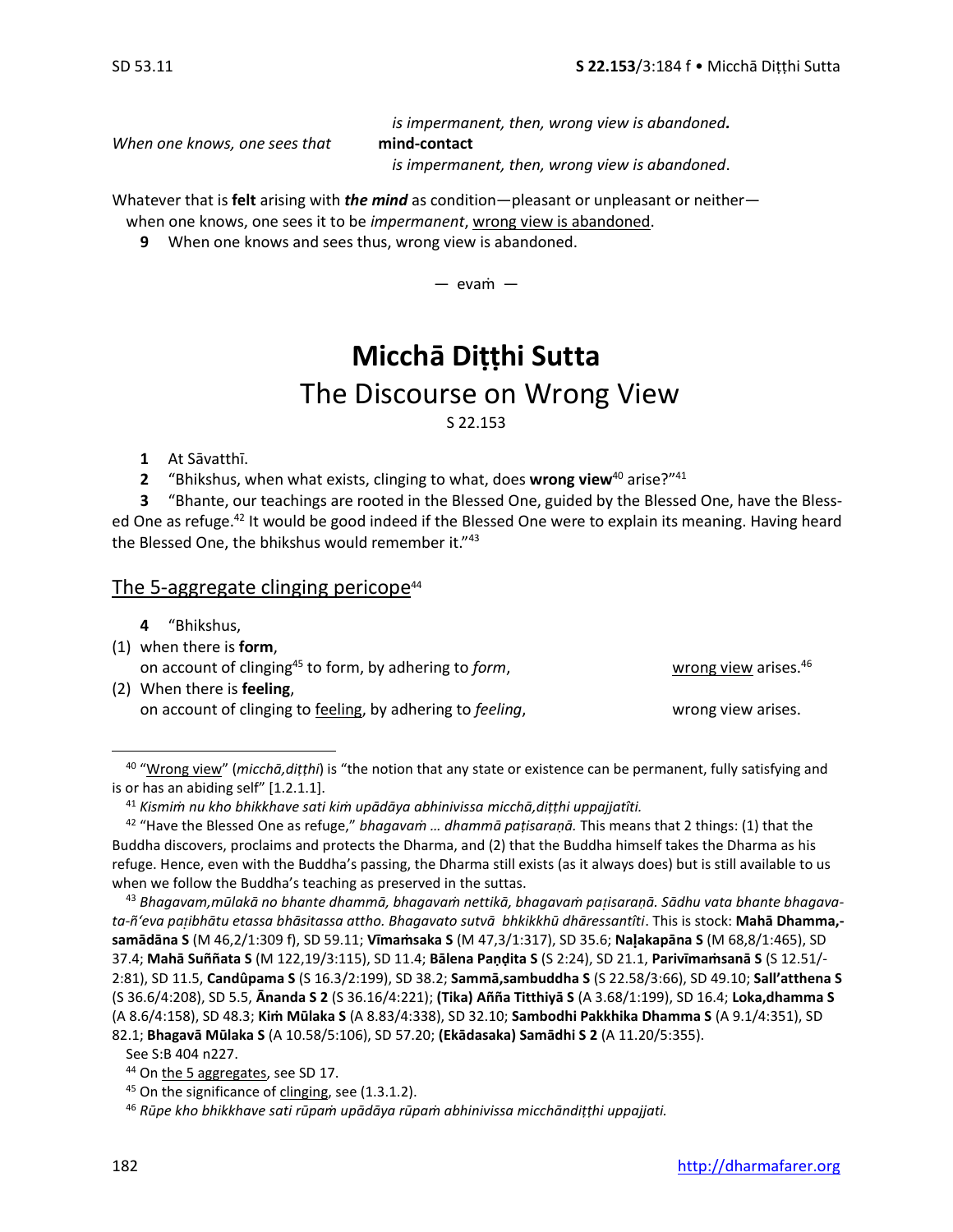| (3) When there is <b>perception</b> , bhikshus,                        |                    |
|------------------------------------------------------------------------|--------------------|
| on account of clinging to perception, by adhering to perception,       | wrong view arises  |
| (4) When there is <b>formations</b> ,                                  |                    |
| on account of clinging to formations, by adhering to formations,       | wrong view arises. |
| (5) When there is <b>consciousness</b> ,                               |                    |
| on account of clinging to consciousness, by adhering to consciousness, | wrong view arises. |

## The aggregate-characteristic<sup>47</sup> pericope<sup>48</sup>

**5** What do you think, bhikshus:

### (1) **Is form permanent or impermanent?**"

"Impermanent, bhante."

"Is what is impermanent unsatisfactory [suffering] or satisfactory [pleasurable]?"<sup>49</sup>

"Unsatisfactory, bhante."

"But without clinging to what is impermanent, unsatisfactory and subject to change would wrong <u>view arise?</u>"<sup>50</sup>

"No, bhante." [Mv 1.6.42]

### (2) "**Is feeling permanent or impermanent?**"

"*Impermanent, bhante*."

"*Is what is impermanent unsatisfactory [suffering] or satisfactory [pleasurable]?*"

"*Unsatisfactory, bhante*."

"*But without clinging to what is impermanent, unsatisfactory and subject to change would wrong view arise?*"

"*No, bhante*."

### (3) "**Is perception permanent or impermanent?**"

"*Impermanent, bhante*."

"*Is what is impermanent unsatisfactory [suffering] or satisfactory [pleasurable]?*"

"*Unsatisfactory, bhante*."

"*But without clinging to what is impermanent, unsatisfactory and subject to change would wrong view arise?*"

"*No, bhante*."

## (4) "**Are formations permanent or impermanent?**"

"*Impermanent, bhante*."

<sup>47</sup> On the 3 characteristics, see (1.2.1.1).

<sup>48</sup>A shorter version of this and foll sections are given as **Arahatā S 1** (S 22.76/3:82 f @ SD 26.7) = **Arahatā S 2** (S 22.77/3:84, without verse).

<sup>49</sup> *Dukkhaṁ vā sukhaṁ vā.* Here, the alternative tr, "painful," reminds us that whatever brings us pain or discomfort (bodily or mentally) is not liked by us. When the pain is gone, we feel some pleasure. However, even the pleasurable is impermanent, and when it is gone, we feel pain. Hence, both the painful and the pleasant are "suffering" (*dukkha*). It is useful to understand this difference between pain and suffering. Simply put, pain is natural (we have a physical but conscious body, so we feel pain, whether tolerable or intolerable, which is a sign of irritability or sensitivity of our experiences); suffering is optional (we can train our minds not to be attached to what is pleasant or to reject what is unpleasant, and to regard even the neutral as being impermanent, changing, becoming otherwise.)

<sup>50</sup> *Yaṁ panâniccaṁ dukkhaṁ, viparināma,dhammaṁ api nu taṁ anupādāya micchā,diṭṭhi uppajjeyyâti*